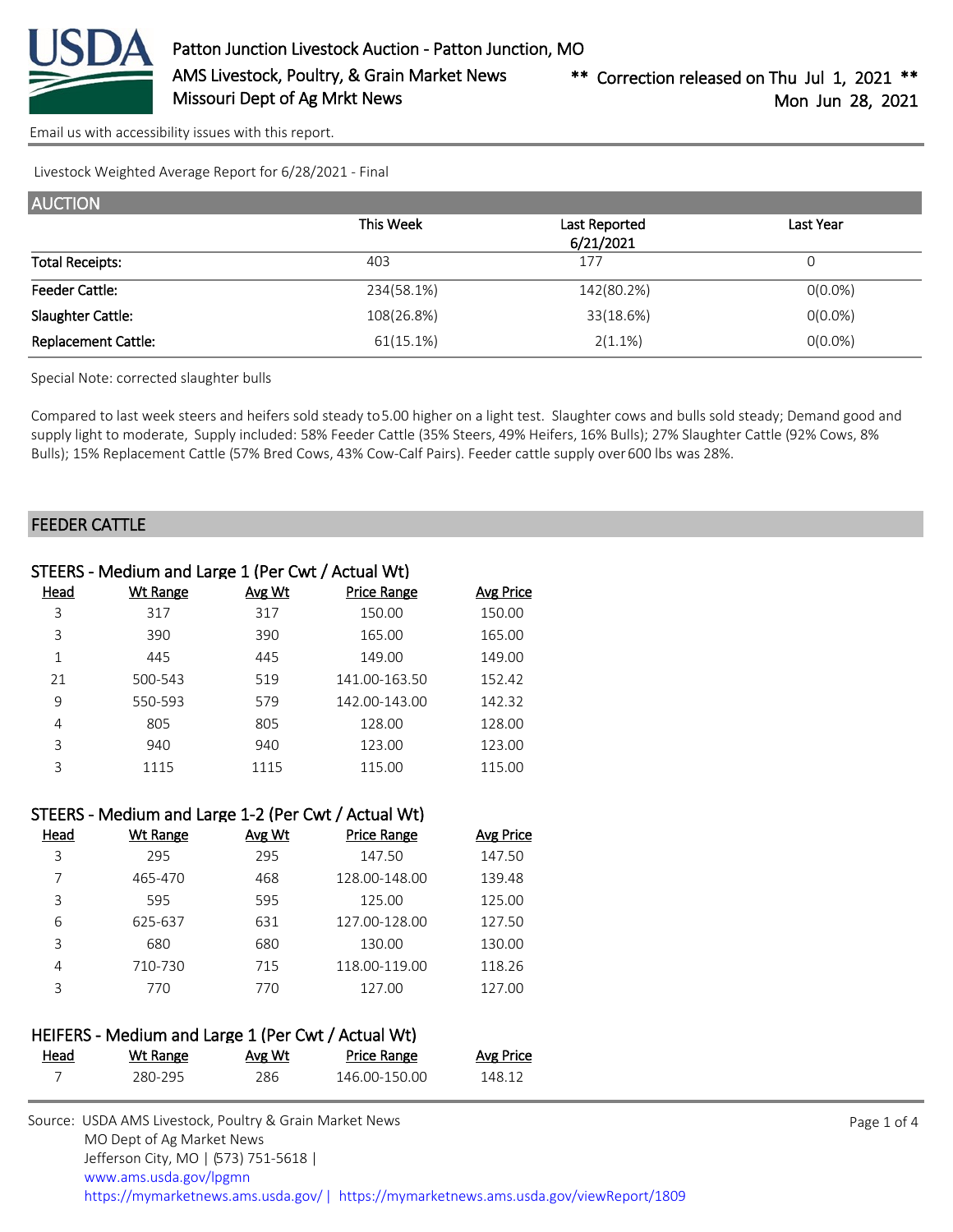

Patton Junction Livestock Auction - Patton Junction, MO AMS Livestock, Poultry, & Grain Market News Missouri Dept of Ag Mrkt News

\*\* Correction released on Thu Jul 1, 2021 \*\* Mon Jun 28, 2021

[Email us with accessibility issues with this report.](mailto:mars@ams.usda.gov?subject=508%20issue)

| 6  | 350-365 | 358 | 147.00        | 147.00 |
|----|---------|-----|---------------|--------|
| 16 | 410-445 | 427 | 134.00-150.00 | 145.14 |
| 12 | 450-470 | 453 | 137.00-149.00 | 147.71 |
| 8  | 500-545 | 525 | 131.00-138.00 | 135.96 |
| 4  | 558-560 | 559 | 134.00-146.00 | 137.01 |
| 10 | 609-620 | 613 | 122.00-126.00 | 123.59 |
| 4  | 843     | 843 | 122.00        | 122.00 |
| ς  | 925     | 925 | 125.00        | 125.00 |
|    |         |     |               |        |

| HEIFERS - Medium and Large 1-2 (Per Cwt / Actual Wt)                  |                  |              |
|-----------------------------------------------------------------------|------------------|--------------|
| <b>Head</b><br><u>Avg Wt</u><br><b>Wt Range</b><br><b>Price Range</b> | <b>Avg Price</b> |              |
| 288<br>288                                                            | 125.00           |              |
| 3<br>345<br>345                                                       | 130.00           |              |
| 360<br>360                                                            | 132.50           |              |
| 2<br>440<br>440                                                       | 135.00           |              |
| 465-493<br>479<br>123.00-136.00                                       | 129.27           |              |
| 550-570<br>563<br>125.00-133.00                                       | 129.01           |              |
| 564<br>564                                                            | 120.00           | Thin Fleshed |
| 725-740<br>736<br>112.00-117.00                                       | 113.23           |              |
| 780<br>780                                                            | 113.00           |              |
|                                                                       |                  |              |

# BULLS - Medium and Large 1 (Per Cwt / Actual Wt)

| Head           | Wt Range | Avg Wt | <b>Price Range</b> | <b>Avg Price</b> |
|----------------|----------|--------|--------------------|------------------|
| 3              | 385      | 385    | 138.00             | 138.00           |
|                | 440      | 440    | 140.00             | 140.00           |
| 4              | 460-490  | 474    | 128.00-146.00      | 138.48           |
| 4              | 508-540  | 518    | 132.00-141.00      | 137.98           |
| 5              | 556-595  | 564    | 128.00-133.00      | 129.06           |
| $\mathfrak{D}$ | 640      | 640    | 118.00-125.00      | 121.50           |
| 5              | 672-695  | 681    | 124.00             | 124.00           |
| 3              | 700-715  | 708    | 121.00-124.00      | 122.66           |

#### BULLS - Medium and Large 1-2 (Per Cwt / Actual Wt) Head Wt Range Avg Wt Price Range Avg Price

| . | <b>TTC INSTRUCT</b> |     | 11001100      | 11.0   |
|---|---------------------|-----|---------------|--------|
|   | 420                 | 420 | 135.00        | 135.00 |
|   | 555-575             | 565 | 117 00-129 00 | 122.89 |
|   | 650-655             | 654 | 117 00-122 00 | 118.24 |
|   |                     |     |               |        |

# SLAUGHTER CATTLE

| COWS - Breaker 75-80% (Per Cwt / Actual Wt) |          |        |             |           |          |  |
|---------------------------------------------|----------|--------|-------------|-----------|----------|--|
| <u>Head</u>                                 | Wt Range | Avg Wt | Price Range | Avg Price | Dressing |  |
| $\epsilon$                                  | 980-1495 | 1310   | 66.50-72.50 | 69.39     | High     |  |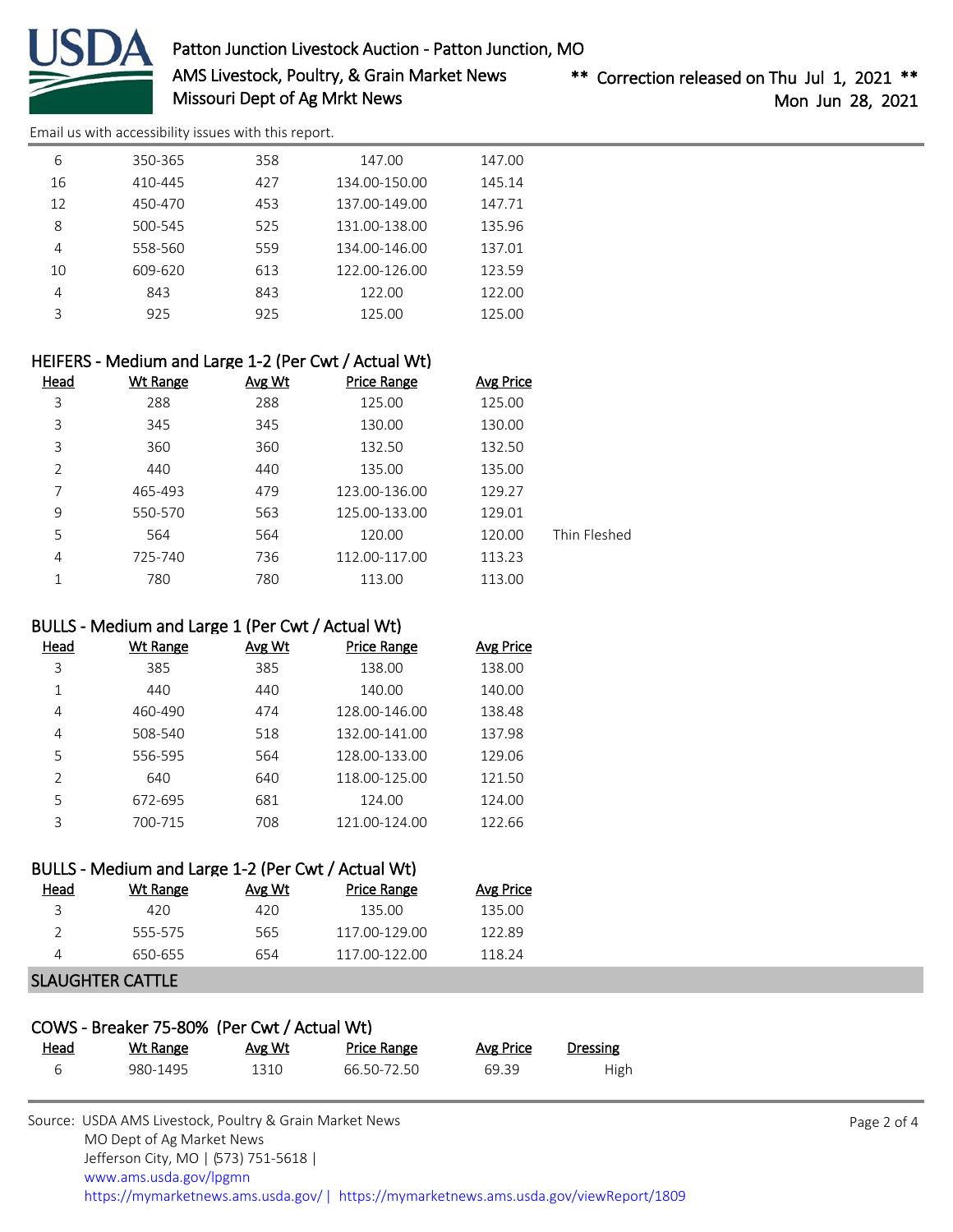

[Email us with accessibility issues with this report.](mailto:mars@ams.usda.gov?subject=508%20issue)

|                                   | COWS - Boner 80-85% (Per Cwt / Actual Wt) |        |                    |           |          |  |  |  |
|-----------------------------------|-------------------------------------------|--------|--------------------|-----------|----------|--|--|--|
| Head                              | <b>Wt Range</b>                           | Avg Wt | <b>Price Range</b> | Avg Price | Dressing |  |  |  |
| 15                                | 870-1450                                  | 1071   | 57.00-65.00        | 62.42     | Average  |  |  |  |
| 23                                | 898-1535                                  | 1096   | 67.50-76.50        | 71.40     | High     |  |  |  |
|                                   | COWS - Lean 85-90% (Per Cwt / Actual Wt)  |        |                    |           |          |  |  |  |
| Head                              | Wt Range                                  | Avg Wt | <b>Price Range</b> | Avg Price | Dressing |  |  |  |
| 1                                 | 960                                       | 960    | 56.00              | 56.00     | Average  |  |  |  |
| BULLS - 1-2 (Per Cwt / Actual Wt) |                                           |        |                    |           |          |  |  |  |
| Head                              | Wt Range                                  | Avg Wt | <b>Price Range</b> | Avg Price | Dressing |  |  |  |
| 1                                 | 1600                                      | 1600   | 97.50              | 97.50     | Average  |  |  |  |
| 2                                 | 1520-2310                                 | 1915   | 92.50-99.50        | 95.28     | High     |  |  |  |
| $\mathbf{1}$                      | 1375                                      | 1375   | 79.00              | 79.00     | Low      |  |  |  |

#### REPLACEMENT CATTLE

### BRED COWS - Medium and Large 2 (Per Head / Actual Wt)

| <u>Age</u> | Stage | Head | Wt Range  | Avg Wt | <b>Price Range</b> | Avg Price |
|------------|-------|------|-----------|--------|--------------------|-----------|
| $2 - 8$    | Τ1    | 3    | 1035-1285 | 1172   | 800.00-850.00      | 821.22    |
| $2 - 8$    | T2    |      | 1055-1430 | 1220   | 825.00-1250.00     | 1023.49   |
| $2 - 8$    | T2-3  |      | 1300      | 1300   | 900.00             | 900.00    |
| $2 - 8$    | T3    | 5    | 1025-1240 | 1107   | 850.00-1200.00     | 1051.43   |
| >8         | T2    | 6    | 1140-1420 | 1295   | 700.00-925.00      | 830.46    |
| >8         | TЗ    |      | 1070-1330 | 1184   | 840.00-940.00      | 885.11    |

### BRED COWS - Medium 2 (Per Head / Actual Wt)

| <u>Age</u> | Stage | Head | Wt Range | Avg Wt | <b>Price Range</b> | Avg Price |
|------------|-------|------|----------|--------|--------------------|-----------|
| 2-8        |       |      | 890      | 890    | 700.00             | 700.00    |
| 2-8        |       |      | 755-920  | 860    | 550.00-1100.00     | 799.98    |
| 2-8        |       |      | 935      | 935    | 1150.00            | 1150.00   |

# COW-CALF PAIRS - Medium and Large 2 w/ <150 lbs calf (Per Family / Estimate Wt)

| <u>Age</u> | <b>Stage</b> | Head | Wt Range | Avg Wt | <b>Price Range</b> | <u>Avg Price</u> |
|------------|--------------|------|----------|--------|--------------------|------------------|
|            |              |      | 1000     | 1000   | 825.00-1025.00     | 904.00           |

|         |       |      |           |        | COW-CALF PAIRS - Medium and Large 2 w/ 150-300 lbs calf (Per Family / Estimate Wt) |           |
|---------|-------|------|-----------|--------|------------------------------------------------------------------------------------|-----------|
| Age     | Stage | Head | Wt Range  | Avg Wt | Price Range                                                                        | Avg Price |
| $2 - 8$ |       | 12   | 1000-1200 | 1092   | 1025 00-1440 00                                                                    | 1310.42   |
| > 8     |       |      | 1000      | 1000   | 950.00-980.00                                                                      | 957 50    |

## COW-CALF PAIRS - Medium and Large 2 w/ >300 lbs calf (Per Family / Estimate Wt)